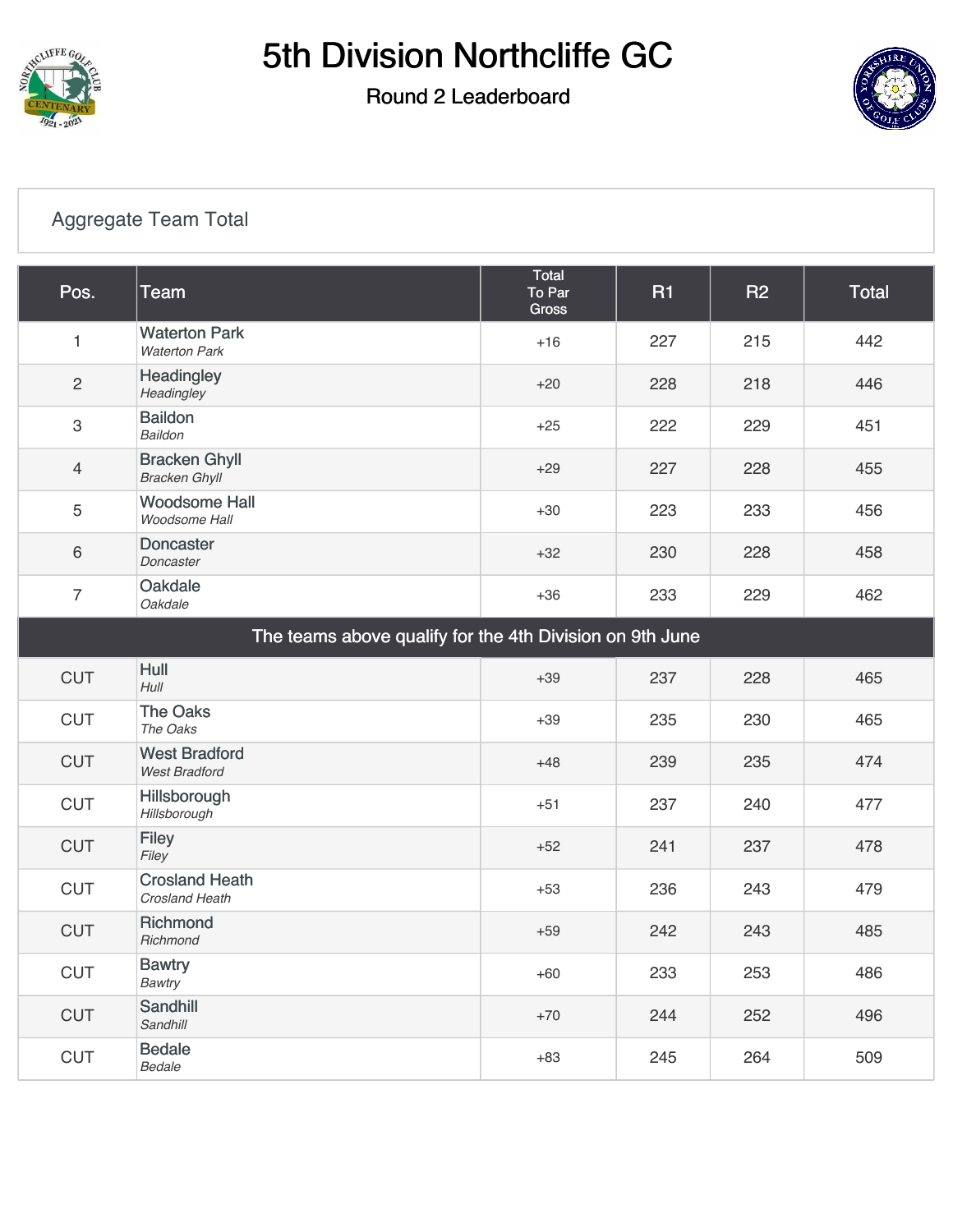

### Round 2 Leaderboard



#### [Individual Gross aggregate](https://cdn2.golfgenius.com/v2tournaments/7027035034775223103?called_from=&round_index=2)

| Pos.                      | Player                                        | Total<br>To Par<br><b>Gross</b> | <b>R1</b> | <b>R2</b> | Total<br><b>Gross</b> |
|---------------------------|-----------------------------------------------|---------------------------------|-----------|-----------|-----------------------|
| $\mathbf{1}$              | <b>Michael Robson</b><br>Oakdale              | Ε                               | 68        | 74        | 142                   |
| $\overline{c}$            | <b>Ben Rhodes</b><br>Headingley               | $+1$                            | 75        | 68        | 143                   |
| $\ensuremath{\mathsf{3}}$ | <b>Jack Lampkin</b><br><b>Bracken Ghyll</b>   | $+2$                            | 72        | 72        | 144                   |
| $\overline{4}$            | <b>Seb Crabtree</b><br>Woodsome Hall          | $+4$                            | 75        | 71        | 146                   |
| 5                         | <b>Tom Hirst</b><br><b>Waterton Park</b>      | $+4$                            | 74        | 72        | 146                   |
| $\,6\,$                   | <b>Ross Greenwood</b><br><b>Waterton Park</b> | $+5$                            | 78        | 69        | 147                   |
| $\overline{7}$            | <b>James Firth</b><br><b>Baildon</b>          | $+5$                            | 71        | 76        | 147                   |
| 8                         | <b>Andy Couzens</b><br><b>Baildon</b>         | $+6$                            | 72        | 76        | 148                   |
| $\boldsymbol{9}$          | <b>George Austerberry</b><br>Doncaster        | $+7$                            | 76        | 73        | 149                   |
| 10                        | <b>Jack Owen</b><br><b>Waterton Park</b>      | $+7$                            | 75        | 74        | 149                   |
| 11                        | <b>Fraser Kelley</b><br>Filey                 | $+8$                            | 77        | 73        | 150                   |
| 12                        | <b>Jon Hall</b><br>Headingley                 | $+9$                            | 76        | 75        | 151                   |
| 13                        | <b>Henry Croft</b><br><b>Bracken Ghyll</b>    | $+9$                            | 74        | 77        | 151                   |
| 14                        | <b>Bradley Schmulian</b><br>Headingley        | $+10$                           | 77        | 75        | 152                   |
| 15                        | <b>Thomas Pyman</b><br>The Oaks               | $+11$                           | 78        | 75        | 153                   |
| 16                        | <b>Harry Lee</b><br>The Oaks                  | $+11$                           | 76        | 77        | 153                   |
| 17                        | Nathan Sampson<br>Bawtry                      | $+11$                           | 75        | 78        | 153                   |
| 18                        | <b>Dale Brook</b><br>West Bradford            | $+12$                           | 81        | 73        | 154                   |
| 19                        | <b>Daniel Mould</b><br>Doncaster              | $+12$                           | 77        | 77        | 154                   |
| 20                        | Jonathon Rayner<br>Bedale                     | $+12$                           | 77        | 77        | 154                   |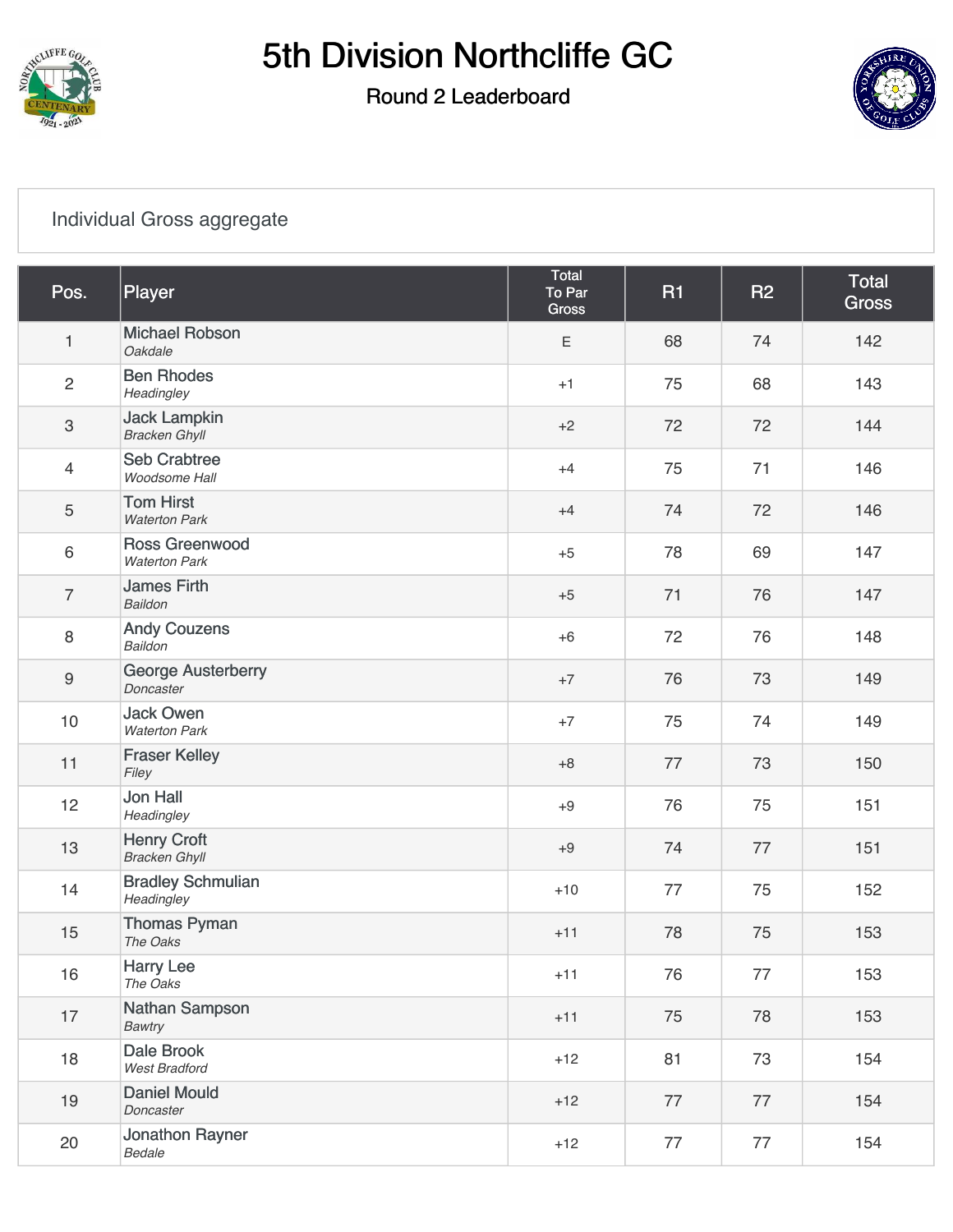

#### Round 2 Leaderboard



| 21 | <b>Jon Samuel</b><br>Hull                      | $+12$ | 76 | 78 | 154 |
|----|------------------------------------------------|-------|----|----|-----|
| 22 | Joshua Mcaspurn<br>Crosland Heath              | $+12$ | 76 | 78 | 154 |
| 23 | <b>Oliver Caton</b><br><b>Crosland Heath</b>   | $+12$ | 75 | 79 | 154 |
| 24 | <b>Robert Scollick</b><br>Woodsome Hall        | $+12$ | 75 | 79 | 154 |
| 25 | <b>Shaun Tarplett</b><br>Hillsborough          | $+12$ | 72 | 82 | 154 |
| 26 | <b>Ben Rozenbroek</b><br>Hull                  | $+13$ | 82 | 73 | 155 |
| 27 | <b>Lucas Martin</b><br>Sandhill                | $+13$ | 81 | 74 | 155 |
| 28 | <b>Mark Bennison</b><br>Oakdale                | $+13$ | 79 | 76 | 155 |
| 29 | Kyle Johnson-Rolfe<br>Doncaster                | $+13$ | 77 | 78 | 155 |
| 30 | <b>Richard Buck</b><br>Baildon                 | $+14$ | 79 | 77 | 156 |
| 31 | <b>Martin Osborne</b><br>$H$ ull               | $+14$ | 79 | 77 | 156 |
| 32 | <b>Matthew Broadbent</b><br>Woodsome Hall      | $+14$ | 73 | 83 | 156 |
| 33 | <b>Chris Musgrave</b><br><b>West Bradford</b>  | $+15$ | 76 | 81 | 157 |
| 34 | <b>Jon Berrisford</b><br>Hillsborough          | $+16$ | 78 | 80 | 158 |
| 35 | Leigh Franks<br>Filey                          | $+17$ | 81 | 78 | 159 |
| 36 | <b>Paul Hand</b><br>The Oaks                   | $+17$ | 81 | 78 | 159 |
| 37 | Jonathon Reynolds<br><b>Bracken Ghyll</b>      | $+18$ | 81 | 79 | 160 |
| 38 | Dan Hodgson<br>Richmond                        | $+18$ | 78 | 82 | 160 |
| 39 | <b>Christopher Simpson</b><br>Bawtry           | $+19$ | 78 | 83 | 161 |
| 40 | <b>Guy Pini</b><br>Richmond                    | $+20$ | 79 | 83 | 162 |
| 41 | <b>Dion Wood</b><br>Richmond                   | $+21$ | 85 | 78 | 163 |
| 42 | <b>Patrick Dempsey</b><br><b>West Bradford</b> | $+21$ | 82 | 81 | 163 |
| 43 | <b>Neil Bromley</b><br>Hillsborough            | $+23$ | 87 | 78 | 165 |
| 44 | <b>Scott Brown</b><br>Oakdale                  | $+23$ | 86 | 79 | 165 |